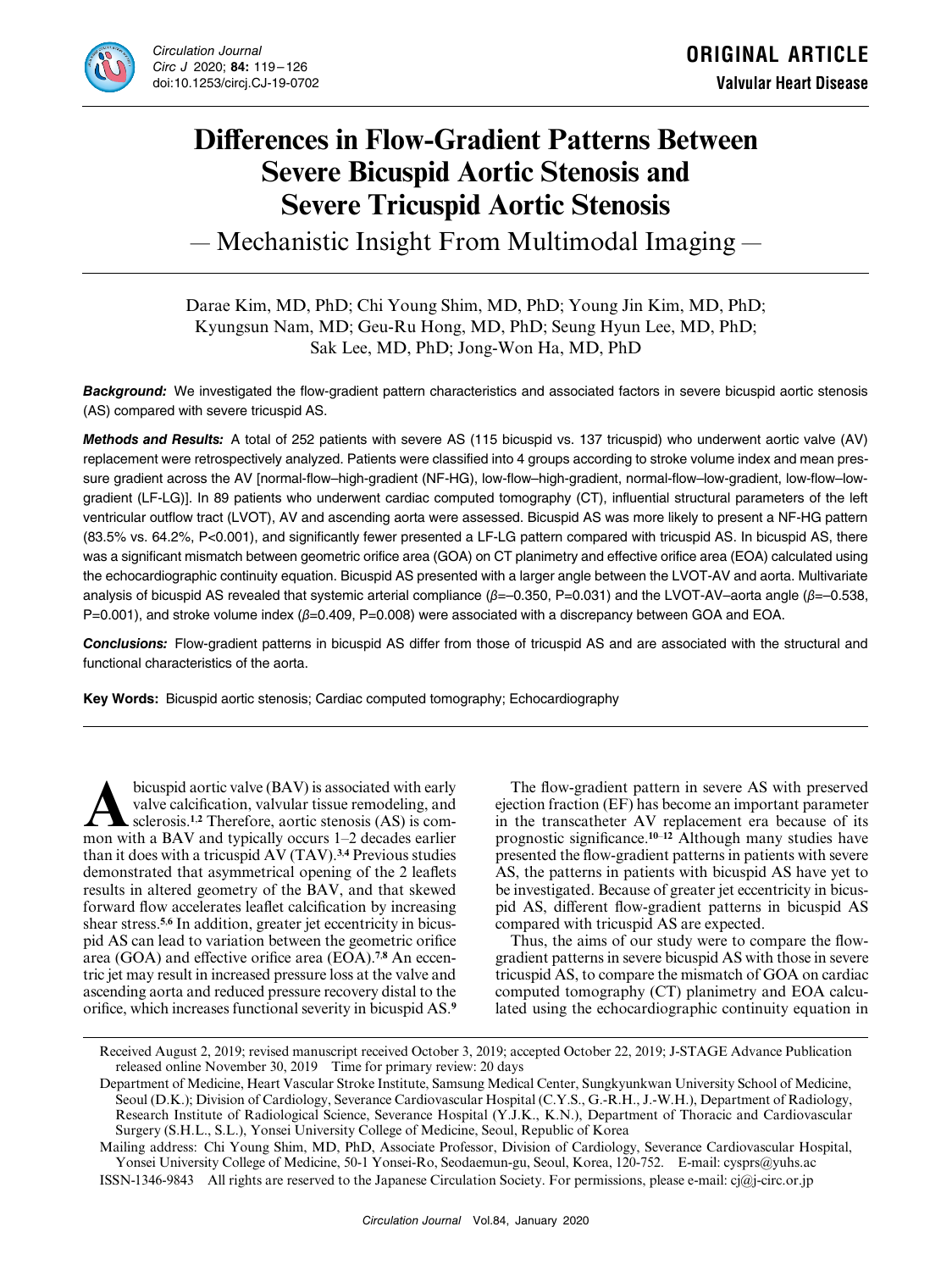bicuspid AS and tricuspid AS, and to explore the mechanisms of the different flow-gradient patterns in bicuspid AS using multimodal imaging.

# **Methods**

#### **Study Population**

We identified consecutive patients who underwent surgical or transcatheter AV replacement at Severance Cardiovascular Hospital between January 2010 and December 2015. All patients were diagnosed with severe AS (AV area <1.0cm2) through comprehensive 2D and Doppler echocardiography according to the current guideline.**<sup>13</sup>** Patients in our study underwent AV replacement in accordance with previous guidelines.**<sup>14</sup>** A multidisciplinary heart team deemed patients eligible for transcatheter AV replacement if they were at intermediate or high risk for surgical AV replacement, defined as an estimated risk of 30-day surgical death. Patients with left ventricular  $EF < 50\%$ , other significant valve dysfunction (greater than moderate degree severity), prior open heart surgery, additional congenital abnormalities, dilated cardiomyopathy, hypertrophic cardiomyopathy, and atrial fibrillation were excluded. Finally, a total of 252 patients (128 men, mean age 69±10 years) were included in this study. Among them, 115 patients had severe bicuspid AS and 137 had tricuspid AS. AV morphologies were confirmed by assessment of surgical specimens and/or multimodality imaging. Baseline clinical characteristics and laboratory results within 7 days preoperative were reviewed.

### **Transthoracic Echocardiography**

All patients underwent comprehensive 2D transthoracic echocardiography within the month before surgical or transcatheter AV replacement. Standard measurements were performed according to the current guideline.**<sup>13</sup>**

BAV was diagnosed when only 2 cusps were unequivocally identified in systole and diastole in the short-axis view and BAV morphology was classified into the following 4 types according to the position and pattern of the raphe and cusps, as previously described:**<sup>15</sup>**,**<sup>16</sup>** type 1: 1 raphe with fusion of the left coronary and right coronary cusps; type 2: 1 raphe with fusion of the right coronary and non-coronary cusps; type 3: 1 raphe with fusion of the left coronary and non-coronary cusps; and type 0: no raphe with 2 developed cusps.**<sup>15</sup>**–**<sup>18</sup>**

The left ventricular outflow tract (LVOT) diameter was measured during mid-systole 0.5–1cm below the aortic annulus on the parasternal long-axis view. Stroke volume (SV) was calculated by multiplying the velocity time integral of systolic flow in the LVOT by the cross-sectional area of the LVOT calculated from the LVOT diameter. The ascending aorta was measured approximately 2cm distal to the sinotubular junction.**<sup>19</sup>**

EOA was derived from the continuity equation. Highest peak velocity across the AV was measured from multiple windows, including apical, right parasternal, subcostal, and suprasternal notch views. Based on the mean pressure gradient (MPG) and SV index, patients were categorized into 4 groups: (1) low-flow–low-gradient (LF-LG) group: SV index  $\leq 35$  mL/m<sup>2</sup> and MPG <40 mmHg; (2) low-flow– high-gradient (LF-HG) group: SV index ≤35mL/m2 and MPG ≥40mmHg; (3) normal-flow–low-gradient (NF-LG) group: SV index  $>35 \text{ mL/m}^2$  and MPG <40mmHg; (4) normal-flow–high-gradient (NF-HG) group: SV index  $>35$  mL/m<sup>2</sup> and MPG  $\geq 40$  mmHg. In addition, the normalflow–very high gradient group (NF-very HG group) was defined as SV index >  $35 \text{ mL/m}^2$  and MPG  $\geq 50 \text{ mmHg}$ .

## **Hemodynamic Assessment**

Systolic arterial pressure was measured at the time of echocardiography using an arm cuff sphygmomanometer, and pulse pressure was derived as: systolic blood pressure (BP)– diastolic BP. Total systemic arterial compliance (SAC) was calculated as previously described: SV index/pulse pressure.**<sup>20</sup>** Mean arterial pressure was calculated as (systolic BP+2×diastolic BP)/3. Cardiac output was derived from Doppler measurement.**<sup>21</sup>** Systemic vascular resistance was defined as (80×mean arterial pressure)/cardiac output. Valvuloarterial impedance was measured as previously described: (systolic BP+MPG)/SV index.**<sup>22</sup>**

#### **Cardiac CT**

A total of 89 patients underwent cardiac CT within the month before surgical or transcatheter AV replacement at the physician's discretion as a means of preprocedural evaluation. All CT scans were performed with a dualsource CT scanner (SOMATOM Definition Flash; Siemens Healthcare, Forchheim, Germany). Scans were performed in retrospective ECG-gated data acquisition mode using the triple-phase injection method (70mL of iopamidol followed by 30mL of 30% blended iopamidol with saline and 20mL of saline at 5mL/s).

Images were generated using iterative reconstruction (sinogram-affirmed iterative reconstruction). Image reconstruction was performed with a medium kernel (I36f), and the reconstruction slice thickness was 0.75mm with 0.5-mm increments. For all patients, 10 transverse data sets were reconstructed every 10% of the cardiac cycle. Image analysis was performed using 3D software (Aquarius iNtuition, Ver. 4.4.11, TeraRecon, San Mateo, CA, USA). For planimetry, the image volume was rotated into a plane perpendicular to the LVOT and aortic root.**<sup>23</sup>** LVOT imaging involved orientation of a cross-sectional plane of the LVOT using 3 orthogonal planes from multiplanar reconstruction at or immediately under the lowest implantation base of the aortic cusp, and 2 orthogonal diameters (shortest, longest) were measured.**<sup>24</sup>** GOA was defined as the CT planimetry-derived AV area. Planimetry of the AV area was performed at the level of the aortic leaflet tips in the mid-systolic phase that provided the best visualization of the open aortic valve, usually at 20–30% of the R-R interval. Planimetry of the LVOT was performed immediately below the AV in the same phase used for measurement of the AV area. The angle between the LVOT-AV and aorta (°) was measured during the mid-systolic phase. Leaflet calcium was quantified by a standard Agatston methodology, with a threshold for calcium detection set at 130 Hounsfield units.**<sup>25</sup>**

All CT analyses were independently performed by 2 radiologists blinded to clinical information, echocardiographic results, and CT analysis results of the other reader. When there was a disagreement between CT readers, the final decision was made through consensus.

#### **Statistical Analysis**

Categorical variables, expressed as percentages or frequencies, were compared between bicuspid and tricuspid AS groups using the  $\chi^2$  test or Fisher's exact test. Continuous variables expressed as mean±standard deviation or median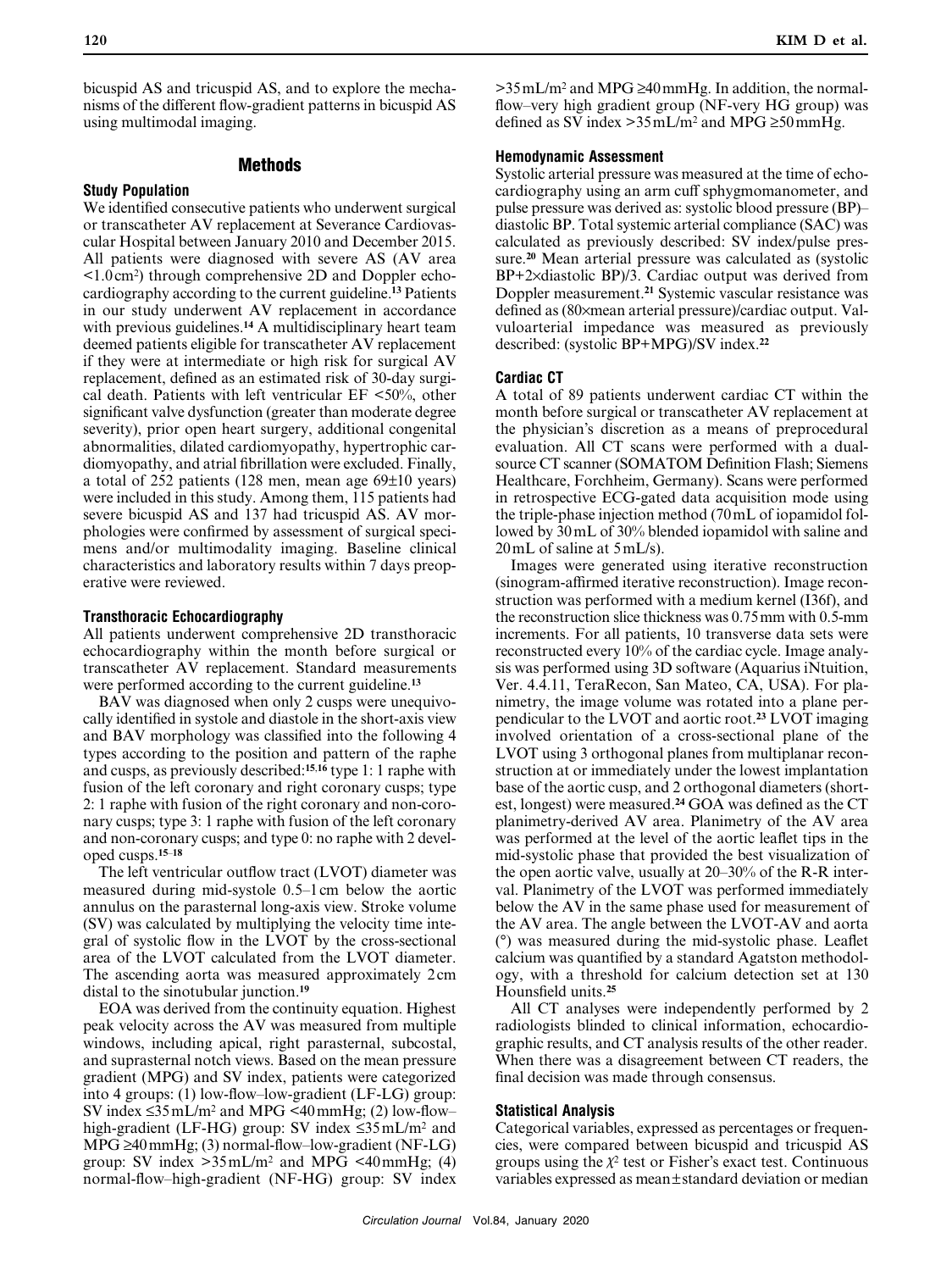| Table 1. Patients' Baseline Characteristics |                              |                               |         |
|---------------------------------------------|------------------------------|-------------------------------|---------|
|                                             | <b>Bicuspid</b><br>$(n=115)$ | <b>Tricuspid</b><br>$(n=137)$ | P value |
| Age, years                                  | $63.3 + 8.8$                 | $73.4 \pm 7.3$                | < 0.001 |
| Male sex, $n$ $(\%)$                        | 58 (55)                      | 67 (48)                       | 0.302   |
| Height, cm                                  | $161.8 + 9.6$                | $159.3 + 8.4$                 | 0.033   |
| Weight, kg                                  | $63.7 \pm 11.0$              | $61.1 \pm 10.6$               | 0.061   |
| Body mass index, kg/m <sup>2</sup>          | $24.6 + 4.2$                 | $24.7 \pm 3.2$                | 0.223   |
| Systolic BP, mmHg                           | $124 \pm 16$                 | $125 + 16$                    | 0.443   |
| Diastolic BP, mmHq                          | 76±12                        | $71 + 12$                     | < 0.001 |
| Heart rate, beats/min                       | $66 + 10$                    | $66+12$                       | 0.484   |
| Comorbidities                               |                              |                               |         |
| Hypertension, n (%)                         | 63 (60)                      | 107 (77)                      | < 0.001 |
| Diabetic mellitus, n (%)                    | 25(24)                       | 43 (63)                       | 0.252   |
| $CKD, n$ $(\%)$                             | 5(4)                         | 18 (13)                       | 0.020   |
| Dyslipidemia, n (%)                         | 29(25)                       | 38 (28)                       | 0.537   |
| Log NT-proBNP, pg/mL                        | $2.89+0.52$                  | $3.02 \pm 0.76$               | 0.534   |

BP, blood pressure; CKD, chronic kidney disease; NT-proBNP, N-terminal prohormone of B-type natriuretic peptide.

| Table 2. Echocardiographic Characteristics and Flow-Gradient Patterns |                              |                               |         |  |  |
|-----------------------------------------------------------------------|------------------------------|-------------------------------|---------|--|--|
|                                                                       | <b>Bicuspid</b><br>$(n=115)$ | <b>Tricuspid</b><br>$(n=137)$ | P value |  |  |
| <b>Ventricular characteristics</b>                                    |                              |                               |         |  |  |
| LVEDD, mm                                                             | $48.3 + 4.2$                 | $48.8 \pm 6.1$                | 0.556   |  |  |
| LVESD, mm                                                             | $30.8 + 4.3$                 | $31.8 + 6.6$                  | 0.202   |  |  |
| LV mass index, g/m <sup>2</sup>                                       | $137.4 \pm 31.2$             | 138.2±37.2                    | 0.945   |  |  |
| LV ejection fraction, %                                               | $68.3 + 7.2$                 | $66.3 + 11.1$                 | 0.132   |  |  |
| LA volume index, mL/m <sup>2</sup>                                    | $34.2 \pm 10.5$              | $45.0 \pm 22.8$               | < 0.001 |  |  |
| E/ septal e'                                                          | $15.6 + 5.1$                 | $20.0 + 8.1$                  | < 0.001 |  |  |
| RVSP, mmHg                                                            | $28.5 + 6.7$                 | $32.3 \pm 11.4$               | < 0.001 |  |  |
| Flow-gradient characteristics                                         |                              |                               |         |  |  |
| Peak pressure gradient, mmHg                                          | $95.7 \pm 25.4$              | $86.5 \pm 35.6$               | < 0.001 |  |  |
| MPG, mmHq                                                             | $61.2 + 17.2$                | $51.8 + 17.8$                 | < 0.001 |  |  |
| Peak transaortic velocity, m/s                                        | $4.9 \pm 0.6$                | $4.5 \pm 0.7$                 | < 0.001 |  |  |
| AV area by CE, cm <sup>2</sup>                                        | $0.67 + 0.15$                | $0.77 + 0.20$                 | < 0.001 |  |  |
| Stroke volume index, mL/m <sup>2</sup>                                | $45.5 + 9.1$                 | $47.7 \pm 11.5$               | 0.112   |  |  |
| LVOT diameter, mm                                                     | $22.1 \pm 1.5$               | $20.9 + 1.8$                  | < 0.001 |  |  |
| LVOT time velocity integral, cm                                       | $21.2 + 3.7$                 | $22.7 + 5.1$                  | 0.014   |  |  |
| Flow-gradient classification                                          |                              |                               |         |  |  |
| NF-HG, n (%)                                                          | 97 (84)                      | 88 (64)                       | < 0.001 |  |  |
| NF-LG, n (%)                                                          | 7(8)                         | 28 (20)                       | 0.001   |  |  |
| $LF-HG, n$ $(\%)$                                                     | 10(9)                        | 12(9)                         | 0.487   |  |  |
| $LF-LG, n$ $(\%)$                                                     | 1(1)                         | 9(7)                          | 0.019   |  |  |
| Vascular characteristics                                              |                              |                               |         |  |  |
| Ascending aorta diameter, mm                                          | $41.7 + 6.0$                 | $36.6 + 4.9$                  | < 0.001 |  |  |
| SAC, $mL \cdot m^{-2} \cdot mmHq^{-1}$                                | $1.03 \pm 0.30$              | $0.93 \pm 0.30$               | 0.022   |  |  |
| $SVR$ , dyne $\cdot$ s $\cdot$ cm <sup>-5</sup>                       | 1,552±371                    | 1,518±8,493                   | 0.551   |  |  |
| Valvuloarterial impedance                                             |                              |                               |         |  |  |
| Zva, mmHq/mL/m <sup>2</sup>                                           | $4.19 \pm 0.93$              | $3.96 \pm 1.26$               | 0.128   |  |  |
| <b>BAV</b> morphology                                                 |                              |                               |         |  |  |
| Type 1 (RCC+LCC), $n$ (%)                                             | 68 (59)                      |                               |         |  |  |
| Type 2 (RCC+NCC), n (%)                                               | 31(27)                       |                               |         |  |  |
| Type $3$ (LCC+NCC), $n$ (%)                                           | 3(3)                         |                               |         |  |  |
| Type 0 (No raphe), $n$ (%)                                            | 13(11)                       |                               |         |  |  |

AV, aortic valve; BSA, body surface area; CE, continuity equation; EDD, end-diastolic dimension; ESD, endsystolic dimension; LA, left atrium; LV, left ventricle; LVOT, left ventricular outflow tract; MPG, mean pressure gradient; RVSP, right ventricular systolic pressure; SAC, systemic arterial compliance; SVR, systemic vascular resistance; Zva, valvuloarterial impendance.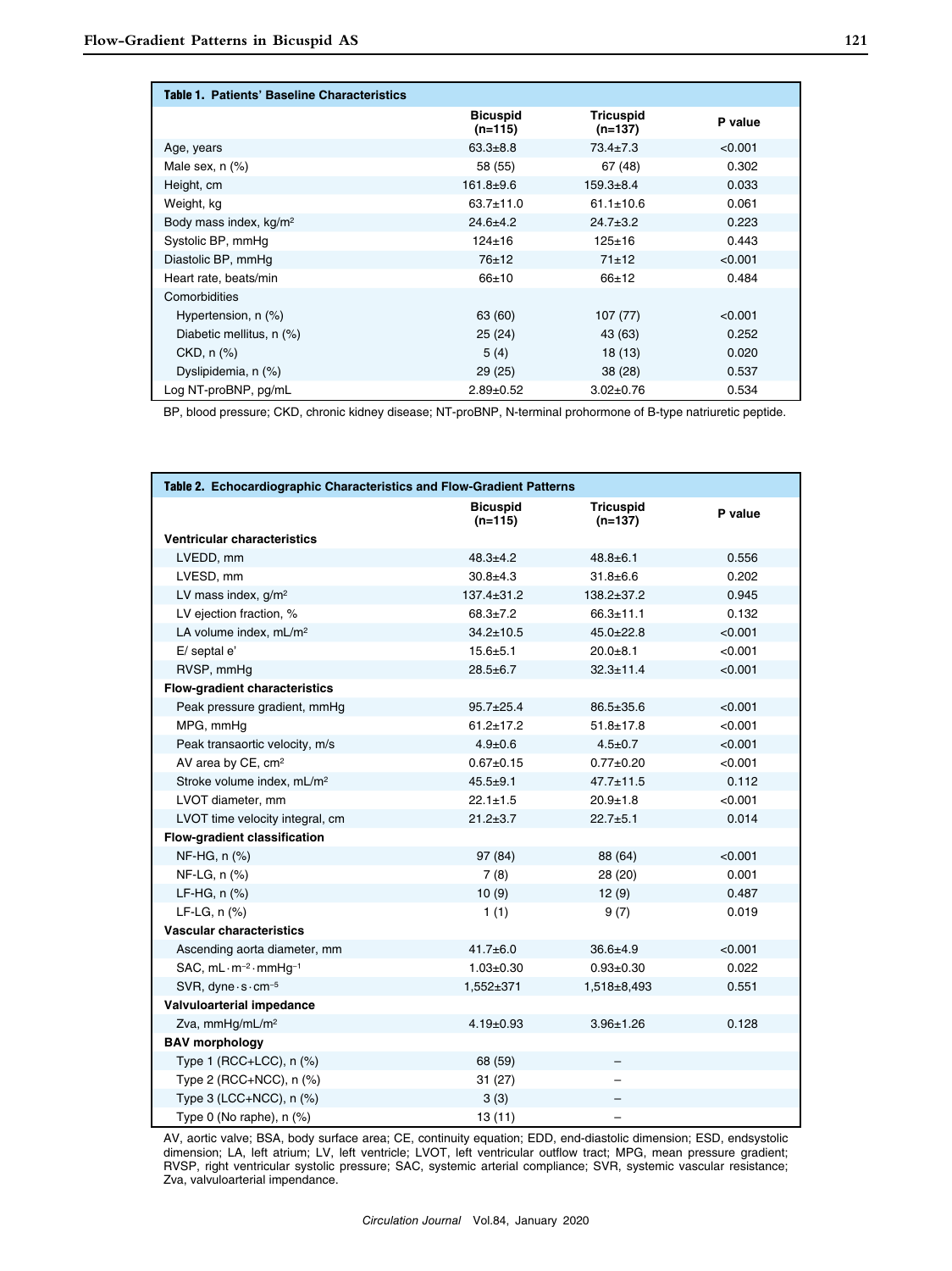

ent patterns. AS, aortic stenosis; BAV, bicuspid aortic valve; TAV, tricuspid aortic valve.

with range were compared between groups using Student's t-test. In the subgroup analysis, Spearman's simple correlation analyses were performed to determine parameters associated with the ratio of AV area (EOA/GOA) in bicuspid severe AS patients. Multiple linear regression analysis was performed to identify independent covariates of mismatch between EOA and GOA in bicuspid AS. Parameters that were significantly correlated from simple correlation analysis were included in the multivariate model. Age and ascending aortic diameter were included on the basis of our own hypothesis. Statistical analyses were performed using SPSS statistical package version 22.0 (SPSS Inc., Chicago, IL, USA).

#### **Results**

#### **Baseline Characteristics**

Baseline characteristics of the severe bicuspid AS and tricuspid AS patients are described in **Table 1**. Patients with bicuspid AS were significantly younger and had significantly fewer comorbidities, such as hypertension and chronic kidney disease, when compared with tricuspid AS patients. Average diastolic BP in patients with bicuspid AS was higher than that in tricuspid AS, probably because of the younger age and fewer comorbidities. However, mean log N-terminal-pro B-type natriuretic peptide levels were comparable between the 2 groups.

#### **Echocardiographic Characteristics and Flow-Gradient Patterns**

A comparison of the echocardiographic variables is presented in **Table 2**. LV chamber size and LV mass index did not differ between the 2 groups, but the LA volume index was significantly smaller in the severe bicuspid AS group. Estimated LV filling pressure, reflected by E/septal e' and RVSP, was significantly lower in bicuspid AS. Peak pressure gradient, MPG and peak transaortic velocity were significantly higher in bicuspid AS, while EOA calculated using the continuity equation was significantly smaller in bicuspid AS compared with tricuspid AS. LVOT diameter and ascending aortic diameter were significantly larger in bicuspid AS. Regarding vascular load, SAC was significantly higher in bicuspid AS, while systemic vascular resistance and valvuloarterial impedance did not differ between groups. Among bicuspid AS patients, type 1 was the most prevalent phenotype.

**Figure 1** describes the flow-gradient patterns according to MPG and the SV index in severe bicuspid and tricuspid AS patients. Bicuspid AS patients were more likely to present a NF-HG pattern  $(83.5\% \text{ vs. } 64.2\%, P<0.001)$ , and less likely to present a LF-LG pattern  $(0.9\% \text{ vs. } 5.8\%, \text{P=0.042})$ , when compared with the tricuspid AS group. Significantly more severe bicuspid AS patients (78.1% vs. 60.2%, P=0.010) presented with a very HG compared with tricuspid AS patients (**Figure 1B**).

In the bicuspid subgroup, patients presenting a NF-very HG pattern had significantly smaller EOA compared with those with the NF-HG pattern, while GOA did not differ between the 2 groups (**Supplementary Tables 1**,**2**). Also, bicuspid AS patients with NF-very HG had a significantly larger LVOT-AV–aorta angle and higher SAC when compared with those with the NF-HG pattern.

## **EOA vs. GOA in Bicuspid and Tricuspid AS Patients**

**Table 3** shows the valvular and vascular characteristics of 89 patients who underwent both echocardiography and cardiac CT. Although the average of EOA calculated via echo-Doppler was significantly smaller in bicuspid AS, the average GOA on CT planimetry was significantly larger in patients with bicuspid AS compared with tricuspid AS. In addition, the ascending aortic diameter and LVOT-AV– aorta angle were significantly larger in severe bicuspid AS patients. Therefore, the mismatch between EOA and GOA was more significant in severe bicuspid AS compared with tricuspid AS. The difference in AV area (GOA-EOA) was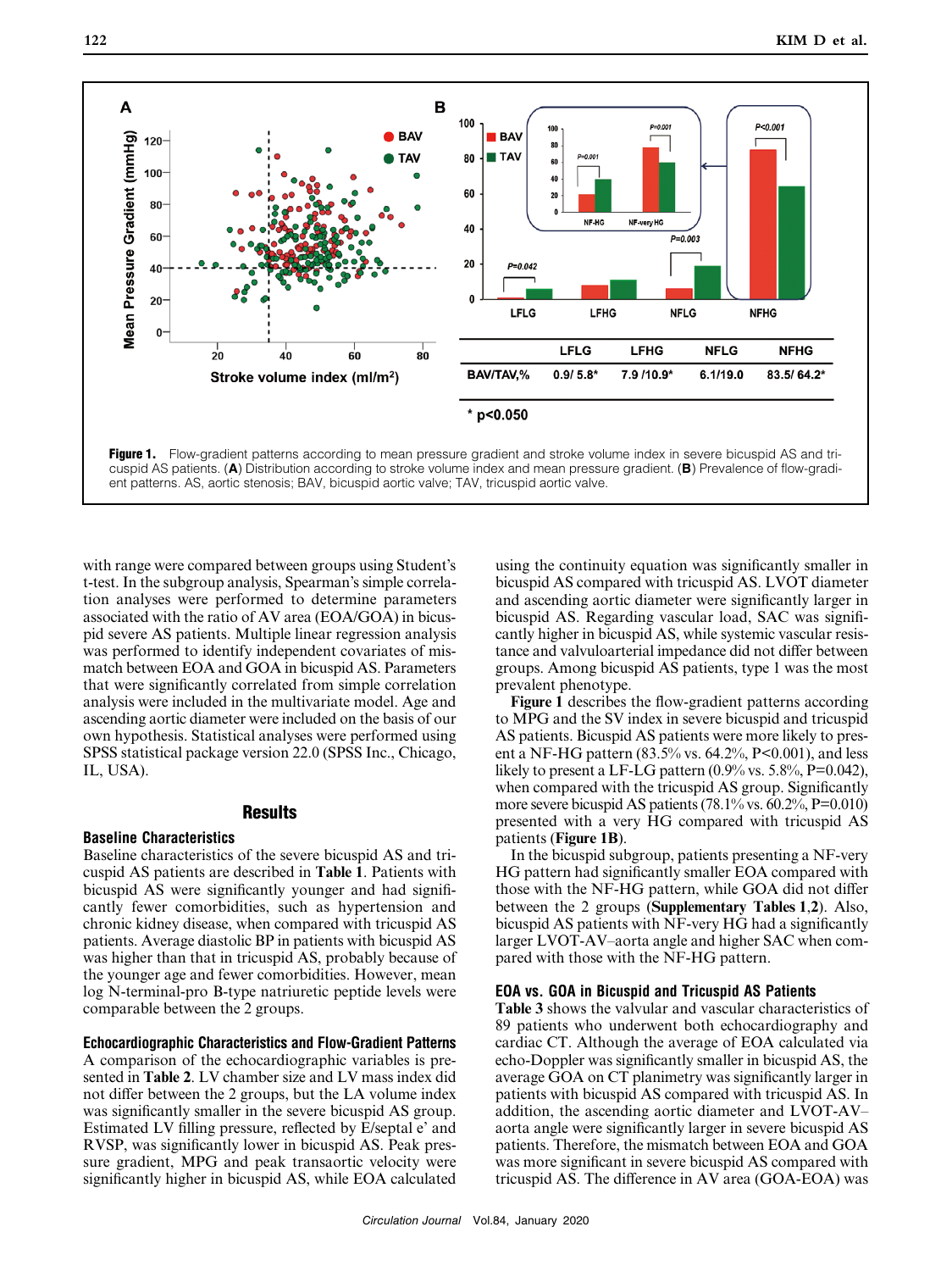| Table 3. Valvular and Vascular Characteristics of Patients Who Underwent Both Echocardiography and<br><b>Cardiac Computed Tomography</b> |                             |                              |          |  |
|------------------------------------------------------------------------------------------------------------------------------------------|-----------------------------|------------------------------|----------|--|
|                                                                                                                                          | <b>Bicuspid</b><br>$(n=33)$ | <b>Tricuspid</b><br>$(n=56)$ | P value  |  |
| Echocardiography                                                                                                                         |                             |                              |          |  |
| AV area (EOA) by CE, cm <sup>2</sup>                                                                                                     | $0.67+0.15$                 | $0.76 \pm 0.18$              | < 0.0001 |  |
| Indexed AV area (EOA) by CE, cm <sup>2</sup> /m <sup>2</sup>                                                                             | $0.40 \pm 0.09$             | $0.47 + 0.11$                | < 0.0001 |  |
| LVOT diameter, mm                                                                                                                        | $22.0 \pm 1.6$              | $20.9 + 1.8$                 | < 0.0001 |  |
| LVOT area, cm <sup>2</sup>                                                                                                               | $3.84 \pm 0.54$             | $3.47 \pm 0.60$              | < 0.001  |  |
| Ascending aorta diameter, mm                                                                                                             | $41.6 + 5.9$                | $36.5 + 4.7$                 | < 0.0001 |  |
| <b>Cardiac CT</b>                                                                                                                        |                             |                              |          |  |
| AV area (GOA) by planimetry, cm <sup>2</sup>                                                                                             | $0.81 \pm 0.17$             | $0.72+0.24$                  | 0.034    |  |
| LVOT diameter (short), mm                                                                                                                | $21.9 + 2.3$                | $21.4 + 2.45$                | 0.498    |  |
| LVOT diameter (long), mm                                                                                                                 | $27.6 \pm 3.0$              | $28.0 + 2.62$                | 0.267    |  |
| LVOT area, cm <sup>2</sup>                                                                                                               | $4.79 \pm 0.98$             | $4.73 \pm 0.93$              | 0.772    |  |
| Annulus diameter, mm                                                                                                                     | $23.5 + 2.2$                | $23.6 \pm 1.9$               | 0.883    |  |
| Ascending aorta diameter, mm                                                                                                             | $42.5 \pm 7.1$              | $37.5 + 4.5$                 | < 0.001  |  |
| LVOT-AV-aorta angle, °                                                                                                                   | $16.3 \pm 7.7$              | $11.3 + 4.1$                 | 0.002    |  |
| AV calcium score. AU                                                                                                                     | $2.732 \pm 1.727$           | $3.360 \pm 1.634$            | 0.009    |  |
| <b>Comparison of LVOT and AV area</b>                                                                                                    |                             |                              |          |  |
| Difference of AV area (GOA-EOA), cm <sup>2</sup>                                                                                         | $0.15 \pm 0.17$             | $-0.03+0.22$                 | < 0.001  |  |
| Ratio of AV area (EOA/GOA)                                                                                                               | $0.82{\pm}0.18$             | $1.13 \pm 0.40$              | < 0.001  |  |
| Ratio of LVOT area echo/LVOT area CT                                                                                                     | $0.80+0.14$                 | $0.79 + 0.12$                | 0.708    |  |

AU, Agatston unit; EOA, effective orifice area; GOA, geometric orifice area. Other abbreviations as in Table 2.

![](_page_4_Figure_4.jpeg)

![](_page_4_Figure_5.jpeg)

significantly larger and the ratio of AV area (EOA/GOA) was significantly lower in the severe bicuspid AS group when compared with the tricuspid AS group. AV leaflet calcium scores were significantly higher in the tricuspid AS group. The ratio of LVOT area echo/LVOT area CT was similar between the 2 groups.

**Figure 2** shows the simple correlations analysis of the LVOT-AV–aorta angle and SAC to the ratio of AV area (EOA/GOA) in the bicuspid AS group. Both the LVOT-AV–aorta angle (r=−0.543, P=0.002) and SAC (r=−0.302, P=0.044) showed significant negative correlations to the ratio of AV area (EOA/GOA). The SV index revealed significant positive correlations with the ratio of AV area (EOA/GOA) (r=0.443, P<0.001). Multivariate analysis revealed that the SV index, SAC, and LVOT-AV–aorta angle were independently associated with the mismatch between EOA and GOA in severe bicuspid AS (**Table 4**).

**Figure 3** shows representative cases. Severe bicuspid AS patients with prominent EOA-GOA mismatch presented with a larger LVOT-AV–aorta angle (**Figure 3A**). Severe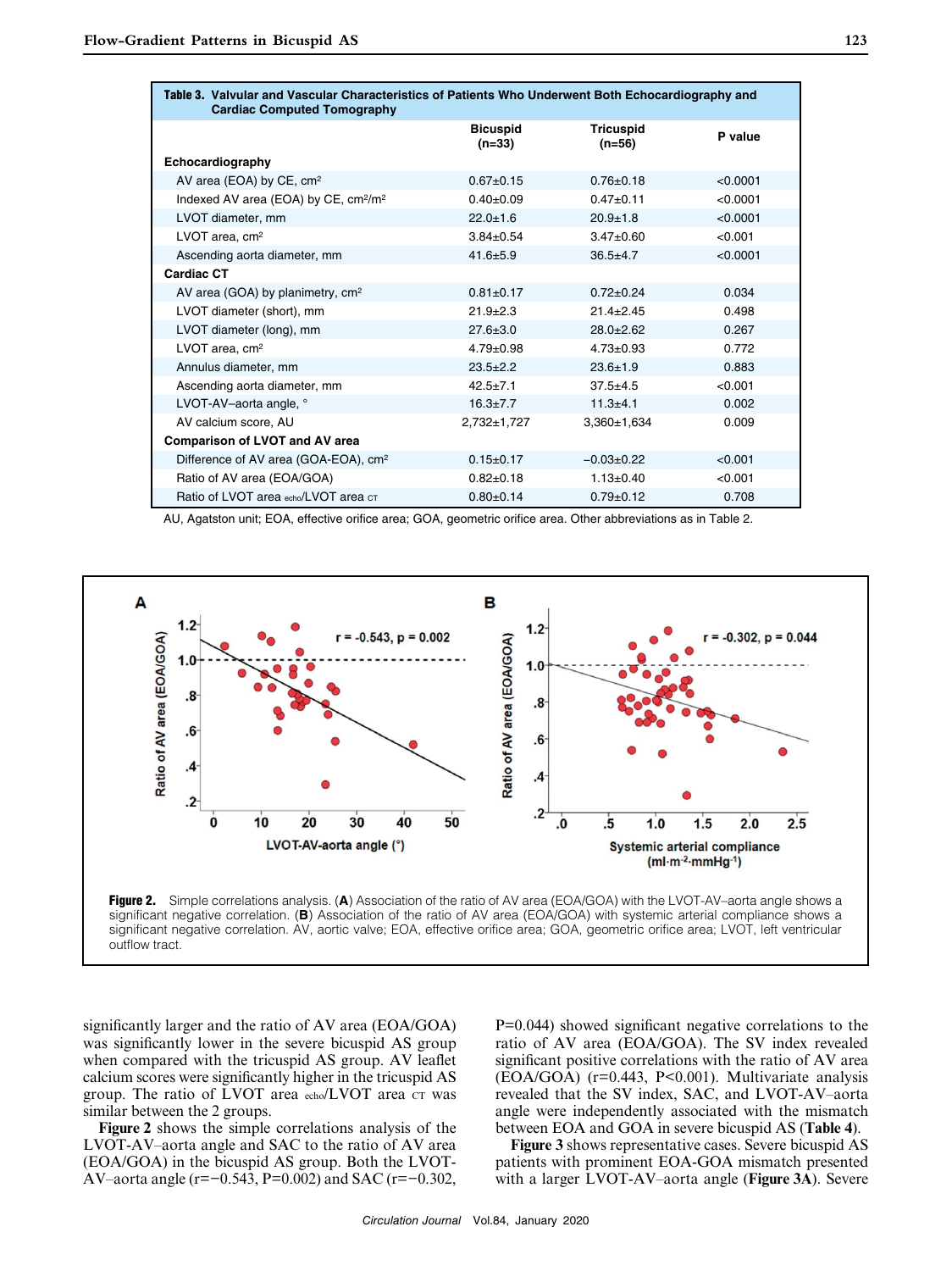| Table 4. Determinants of Discrepancy Between EOA by Echocardiography and GOA by Cardiac Computed<br><b>Tomography in Bicuspid AS</b> |          |          |       |  |  |
|--------------------------------------------------------------------------------------------------------------------------------------|----------|----------|-------|--|--|
|                                                                                                                                      | β        |          | р     |  |  |
| Ratio of AV area (EOA/GOA) (R <sup>2</sup> =0.597)                                                                                   |          |          |       |  |  |
| Aae                                                                                                                                  | $-0.117$ | $-0.679$ | 0.503 |  |  |
| Stroke volume index, mL/m <sup>2</sup>                                                                                               | 0.409    | 2.820    | 0.008 |  |  |
| $SAC$ , mL $\cdot$ m <sup>-2</sup> $\cdot$ mmHg <sup>-1</sup>                                                                        | $-0.350$ | $-2.359$ | 0.031 |  |  |
| Ascending aorta diameter, mm                                                                                                         | 0.025    | 0.175    | 0.749 |  |  |
| LVOT-AV-aorta angle, °                                                                                                               | $-0.538$ | $-3.694$ | 0.001 |  |  |

AS, aortic stenosis. Other abbreviations as in Tables 2,3.

![](_page_5_Figure_3.jpeg)

![](_page_5_Figure_4.jpeg)

bicuspid AS patients with a less significant mismatch between EOA and GOA had a smaller LVOT-AV–aorta angle (**Figure 3B**). Severe tricuspid AS led to a less significant mismatch between EOA and GOA and a smaller LVOT-AV–aorta angle (**Figure 3C**).

## **Discussion**

The principle findings of the present study were: (1) significantly more of the severe bicuspid AS patients presented with a NF-HG pattern compared with severe tricuspid AS patients; (2) the paradoxical LF-LG pattern was significantly less prevalent in bicuspid AS than in tricuspid AS; (3) the mismatch between EOA and GOA, reflected by the ratio of AV area calculated using the continuity equation to AV area on CT planimetry, was more significant in bicuspid AS compared with tricuspid AS; and (4) the LVOT-AV–aorta angle and SAC were independently associated with EOA and GOA mismatch in bicuspid AS. The results of multimodal imaging suggested that bicuspid AS has different flow-gradient patterns from tricuspid AS related to the structural and functional characteristics of the aorta.

The flow-gradient pattern is an important issue in AS, not only from a diagnostic point of view, but also because flow is closely related to prognosis.**<sup>26</sup>** However, few studies have explored the flow-gradient patterns of bicuspid AS. In this study, the prevalence of the NF-HG pattern was significantly higher in bicuspid AS patients, and a very HG pattern was significantly more prevalent in bicuspid AS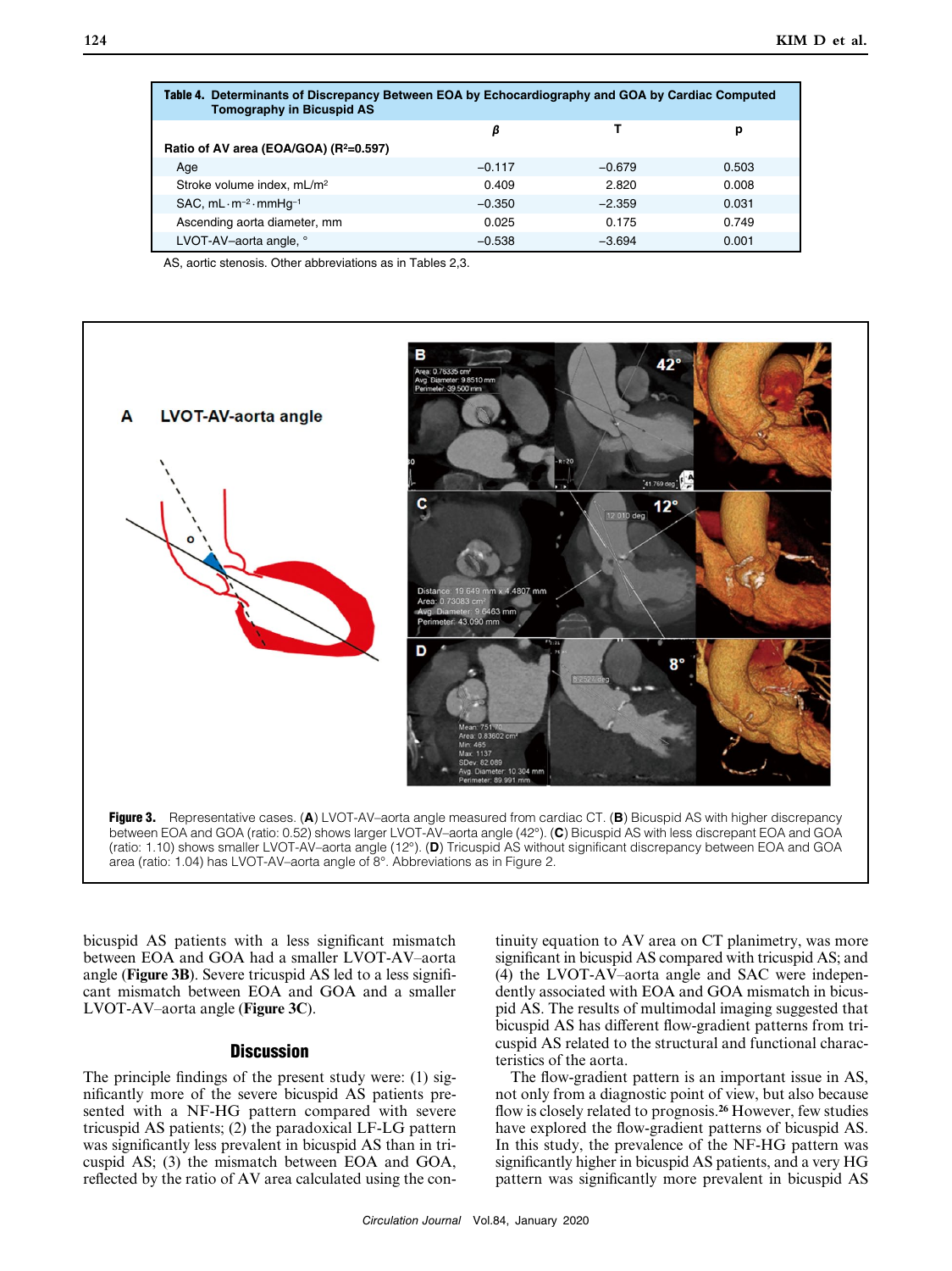when compared with tricuspid AS. Significantly fewer bicuspid AS patients presented with the paradoxical LF-LG pattern compared with tricuspid AS patients. In our cohort, however, the total prevalence of the paradoxical LF-LG pattern was 2.8% (7 of 252 patients), which is much lower than in previous studies.**<sup>27</sup>**,**<sup>28</sup>** This is because we excluded patients with other significant valvular heart disease and atrial fibrillation (important factors in paradoxical LF-LG) in order to increase the accuracy of the AV hemodynamic measurements with minimal confounding variables and limitations. Nonetheless, we showed that significantly fewer bicuspid AS patients had the LF-LG pattern when compared with tricuspid AS patients (1% vs. 7%, P=0.019). This finding is consistent with the previous study of Clavel et al,**<sup>29</sup>** who statistically compared the weight of the AV between severe AS patients with a paradoxical LF-LG pattern and a NF-HG pattern and demonstrated a significantly higher proportion of bicuspid AS patients in the NF-HG group  $(42\% \text{ vs. } 15\%, \text{ P=0.003})$  than in the paradoxical LF-LG group. Higher mean gradient in bicuspid AS, compared with tricuspid AS, may be explained by better tolerance of AS symptoms. Better-preserved diastolic function and arterial compliance in bicuspid AS patients of relatively younger age may play a role, suggesting AS is not just a disease confined to the AV, but rather a disease continuum involving the left ventricle, AV, and aorta.

Although valve calcification is known to occur earlier in bicuspid AV, AV calcium scores were significantly lower in bicuspid AS than in tricuspid AS, possibly because of the older age of the tricuspid AS patients. The AV calcium score showed significant correlation with MPG (**Supplementary Figure A**), although in the bicuspid subgroup analysis, such correlation failed to remain significant, whereas in the tricuspid subgroup, the correlation appeared to be even stronger (**Supplementary Figure B**,**C**).

The prognostic implications of the different flow-gradient patterns in bicuspid and tricuspid AS patients were beyond the scope of this study and will require further investigation.

Mismatch between the EOA and GOA was more significant in bicuspid AS when compared with tricuspid AS. Previous study using a fluid-structure interaction model showed that prediction of maximum EOA according to valve anatomy (bicuspid vs. tricuspid) revealed that BAV was associated with a 49% decrease in EOA on average compared with TAV.**<sup>30</sup>** This finding is consistent with our results, in which severe bicuspid AS had significantly higher peak transvalvular velocity, higher MPG, and larger GOA on CT planimetry, while the EOA calculated using the echocardiographic continuity equation was significantly smaller in bicuspid AS when compared with tricuspid AS. We also examined the ratio of LVOT area echo/LVOT area CT to assess if underestimation of LVOT area in patients with bicuspid AS could explain the mismatch between EOA and GOA in the bicuspid group, compared with tricuspid AS. The mean value of LVOT area echo/LVOT area CT was <1 in both groups, reflecting underestimation of LVOT area by echocardiography. However, the mean value was similar in both groups, suggesting that the degree of underestimation of the LVOT area was similar in both groups.

To determine the independent factors for mismatch between EOA and GOA, we measured the LVOT-AV– aorta angle using CT to indirectly measure eccentric jet. In the multivariate analysis, the LVOT-AV–aorta angle was independently associated with mismatch between EOA and GOA. Our finding is similar to that of previous study using an AS computational flow dynamic model, which showed that with constant valve anatomic area, eccentric jet was associated with increased jet velocity and thus resulted in reduced EOA.**<sup>31</sup>** Our result also suggested that eccentric jet results in a mismatch between EOA and GOA. SV index and SAC were also independently associated with mismatch between EOA and GOA. Positive correlation between the SV index and EOA/GOA ratio is not surprising considering the same components are used to calculate the SV index and EOA. The independent negative correlation between SAC and a mismatch between EOA and GOA is notable. Consequently, our finding suggested that the flow-gradient patterns in bicuspid AS are not limited to the AV and left ventricle, and that characteristics of the aorta may play an important role. Ultimately, multimodality imaging is needed to better understand the hemodynamics of AS. Phase-contrast magnetic resonance imaging (MRI) provides complementary information by enabling direct investigation of time-resolved velocities and energy dissipation.**<sup>32</sup>** A previous study by Binter et al**<sup>33</sup>** reported higher energy loss with bicuspid AV caused by eccentric jets and dilated aortic geometry using turbulent kinetic energy assessed by 4D flow MRI, which could not be assessed by the current echocardiographic parameters. Further longitudinal studies with multimodality imaging are needed to determine the clinical implications and prognostic role of the flow-gradient patterns in bicuspid AS patients.

#### **Study Limitations**

First, this study had a cross-sectional design and was conducted at a single center. Our study has the intrinsic limitations of retrospective design: longitudinal follow-up data were not included in this study. However, comprehensive hemodynamic and flow-gradient pattern data were compared between bicuspid and tricuspid AS patients. Echocardiography Doppler measurements and CT parameters successfully quantified jet eccentricity and mismatch between the GOA and EOA of the AV in a relatively large number of bicuspid AV patients compared with previous studies. Further studies with longitudinal data are needed to determine the prognostic implications of pressure gradient patterns in bicuspid AS patients. Second, because we excluded patients with atrial fibrillation and other significant valvular heart disease for the sake of precise measurement of AV hemodynamics, fewer patients with the paradoxical LF-LG pattern were enrolled compared with previous studies. Further studies that include atrial fibrillation patients are needed to evaluate the real-world prevalence of the LF-LG and NF-LG patterns in bicuspid AV patients. Third, the LVOT-AV–aorta angle measured on CT was used to indirectly represent jet eccentricity; however, more advanced imaging techniques such as 4D flow MRI may better demonstrate eccentric and helical jet types of aortic flow across the AV. Furthermore, advanced echocardiographic techniques, such as 3D echocardiography, would enhance the accuracy of LVOT and hemodynamic measurements. We did not measure other parameters, such as maximal and minimal valve orifice diameters, that may reflect jet eccentricity.

In conclusion, flow-gradient patterns appear to differ between bicuspid and tricuspid AS patients. Severe bicuspid AS mostly presents with a NF-HG pattern, especially a NF-very HG pattern, compared with severe tricuspid AS, while the paradoxical LF-LG pattern was significantly